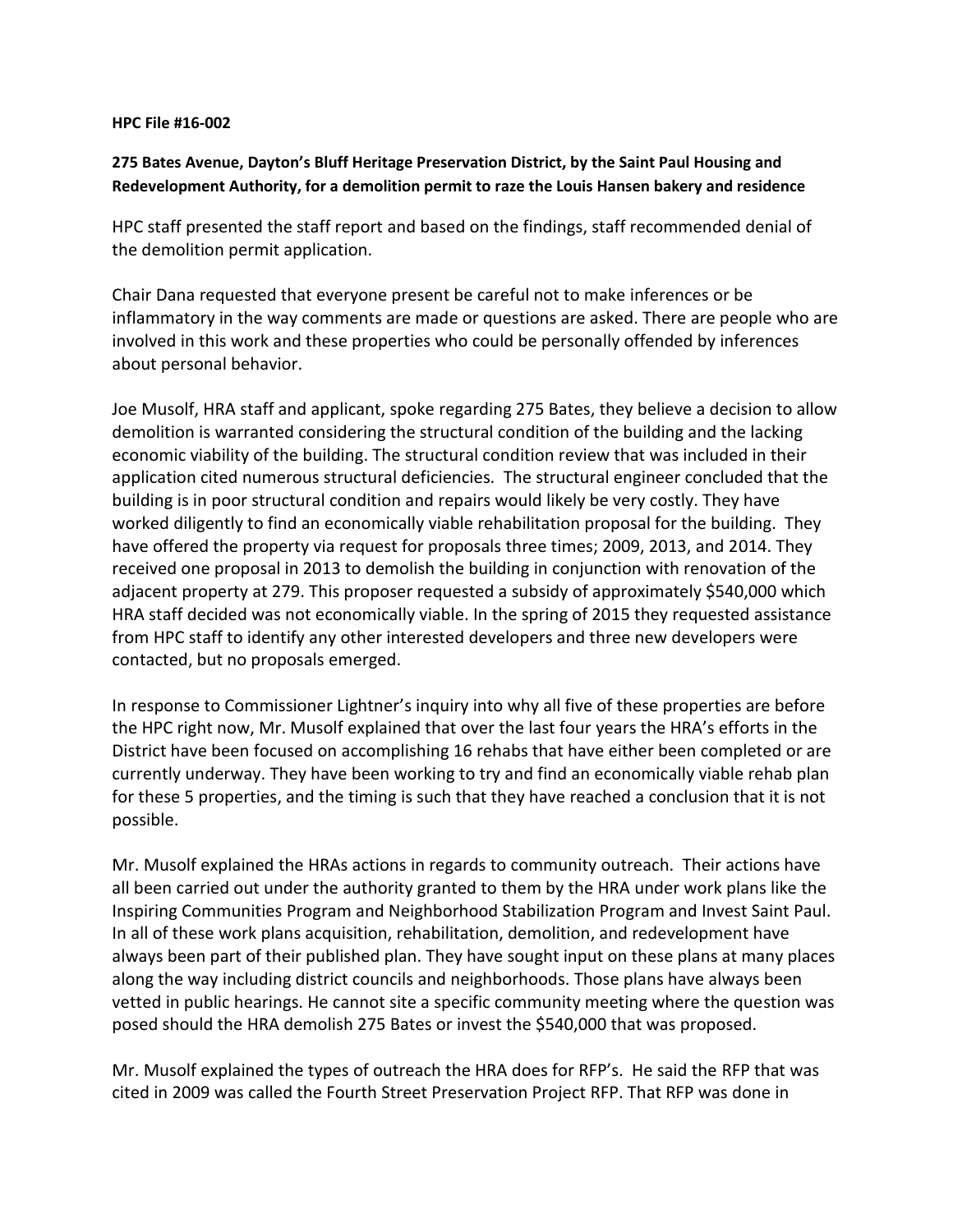conjunction with a group of local residents and HRA Commissioner Lantry. He said he was pleased with the publicity they generated including information that was featured in the Saint Paul paper. The RFP target audience was people that might be interested taking these projects on that might already be living in the neighborhood or know someone who might be interested. It wasn't necessarily looking for developers. The RFP's in 2013 and 2014 were done in their Inspiring Communities Program. The notification of these RFP's reached an excess of 2500 people. They publicize these in three different manners; the first is a list HRA maintains of interested parties that have initiated contact with the HRA, the second is through the City's ENS system which includes all District Councils and Ward offices, and the third was to use the City's Contract and Analysis Services/Purchasing Procurement office's system. The last one is not mandated by HRA policy, but they took advantage of their notification system because it would reach even more people. The HRA has an auditable track of reaching around 2500 people.

Upon questions from the Commissioners, Ms. Boulware stated that the property next door that is being rehabilitated was reviewed administratively. A proposal for that property was accepted through the last Inspiring Communities round. Staff worked with their contractor to create an application that complied with the guidelines and very little of the historic fabric would be lost and there would be rehabilitation of many of the features.

Commissioner Trimble said what bothered him about that proposal was tearing it down so that the house being rehabbed can have a bigger yard.

Tom Dimond, 2119 Skyway Dr., testified this is a very interesting and unique building. He explained the effort that the neighborhood has done when they try and market buildings. They get volunteers to remove asbestos and asphalt siding so people can get a sense of what is available. It's a relatively low cost process. The City should take steps to market these buildings and get people interested in investing in properties. It's very frustrating, these buildings are wonderful resources, and if redone they will be gems for the neighborhood. The rehabilitation can be done for relatively low costs. It doesn't have to be anything like the costs that are being argued by the HRA. He doesn't understand why the City can't connect with the neighborhood on this idea of rehabilitation. A proposal to demo this number of buildings in a historic district has never happened before.

Upon questions from the Commissioners, Mr. Dimond said he was aware that the City was doing the rehabilitation and they were going to fund the rehabilitation. He stated that the outreach efforts for the RFP's did not reach him.

Sage Holben, 705 Fourth Street East, testified that out of respect for Dayton's Bluff Community Council, and the Community they serve, she requests that the decision of demolition of this property be laid over until the District Council and community has time to meet and get input and come to a decision on this property. This is to maintain the integrity of the architecture in the area, the economics, and the neighborhood.